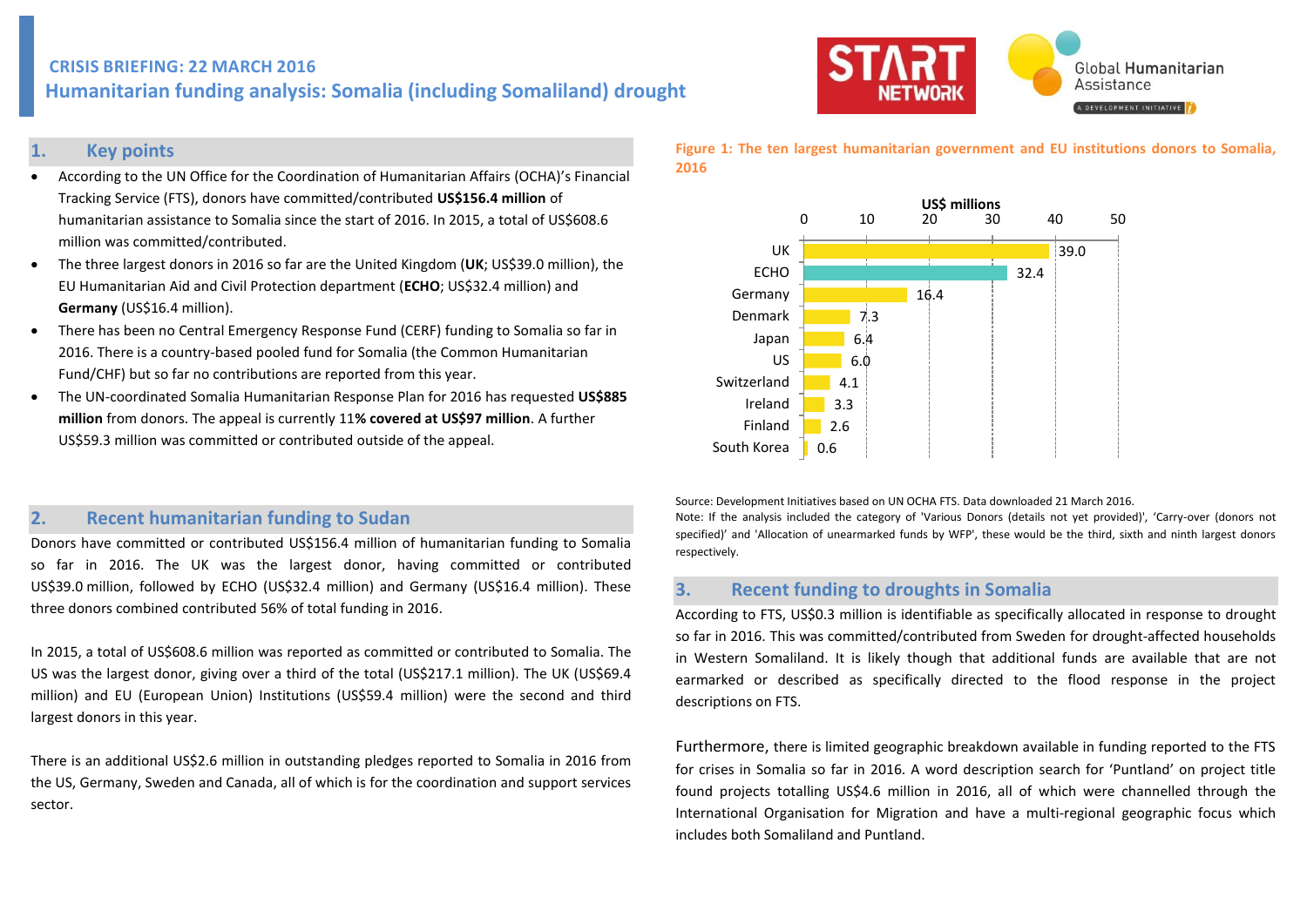### **2 | Somalia (including Somaliland) drought**

In 2016, FTS data includes a total of 6 activities containing the word 'resilience' in either project title or description, amounting to US\$56.0 million in commitments/contributions.

### **4. Pooled funding as part of the response**

### **i. Central Emergency Response Fund (CERF)**

So far in 2016, there have been no CERF allocations to Somalia. However, in 2015, **Somalia was the fourth largest CERF recipient with allocations of US\$25.3 million** – 5.4% of global CERF allocations. Of this total, most (US\$20 million) was funded through the CERFs Underfunded Emergencies Window. Of the total CERF allocations in 2015 17% (US4.4 million) was directed to the food sector.

### **ii. Common Humanitarian Fund**

There is an active Common Humanitarian Fund (CHF) in Somalia, but so far in 2016, no allocations are recorded in FTS. In 2015, the Somalia CHF received funding from donors totalling US\$47.3 million with allocations totalling **US\$32.4 million throughout the year.**

### **Figure 2: Pooled funding to Somalia, 2011–2015**



# **5. Funding to sectors**

**Over half of humanitarian funding to Somalia so far in 2016 was allocated to sector not yet**  specified (55%; US\$86.1 million). The food sector received 21% of all funding (US\$33.6 million), while coordination and support services received 7% (US\$11.5 million).

Water and sanitation, and Agriculture each received relatively low levels of commitments/contributions – US\$2.9 million each.

#### **Figure 3: Humanitarian funding to Somalia by sector, 2016**



Source: Development Initiatives based on UN OCHA FTS data. Data downloaded on 21 March 2016. Notes: If funding is given in an unearmarked manner and not yet allocated by the recipient agency to a particular project and sector, the FTS shows the funding under the heading 'sector not yet specified'. 'Other' includes: Protection/Human rights/Rule of law, Shelter and non-food items and Mine action.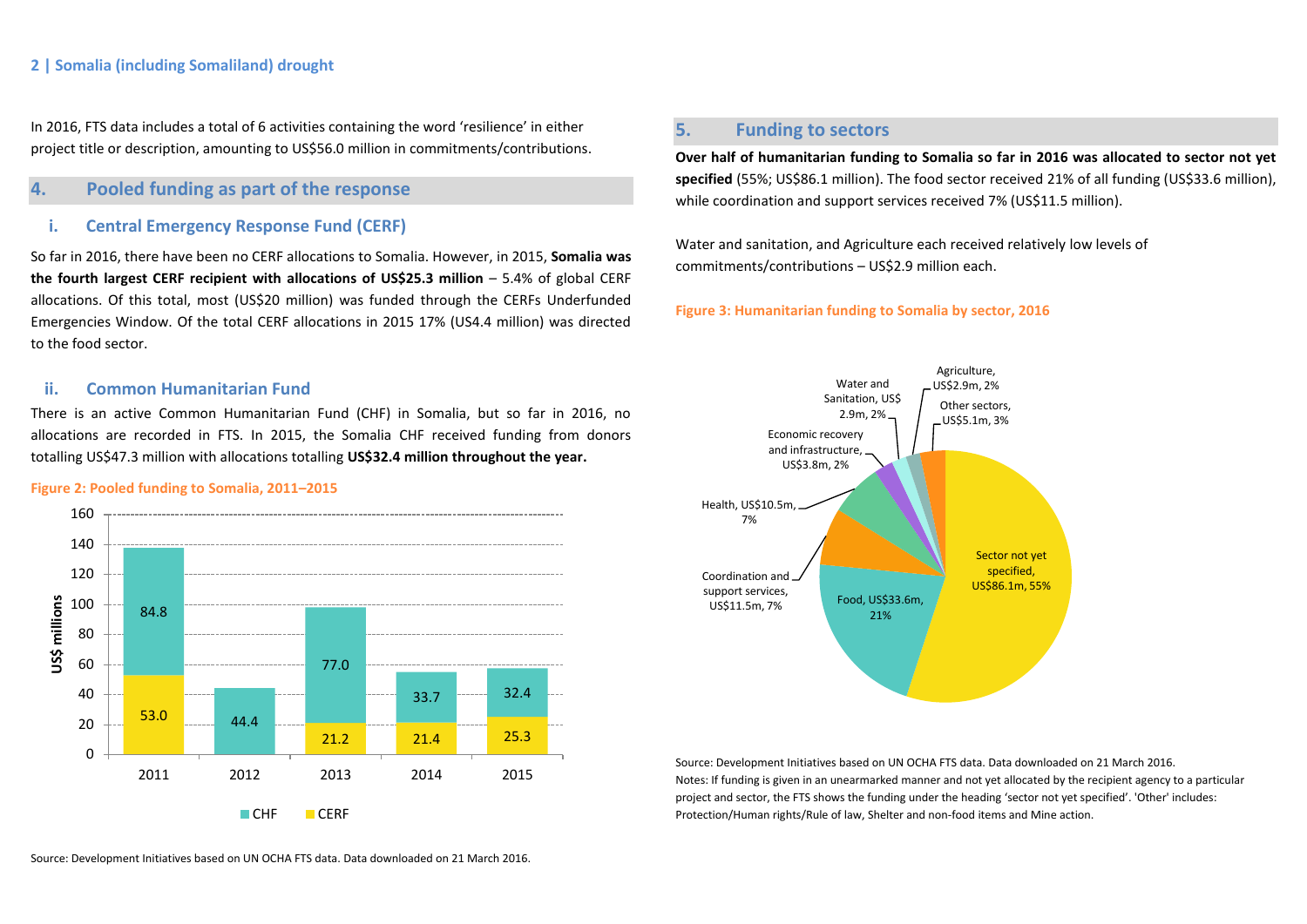# **6. Funding channels**

 $\overline{a}$ 

UN agencies have received a total of US\$91.5 million<sup>1</sup> in international humanitarian assistance committed/contributed to Somalia so far in 2016, making up 58% of total funding. The World Food Programme (WFP) was the largest recipient UN agency and has received just under two thirds (65% or US\$59.6 million) of total committed/contributed to UN agencies; United Nation's Children Fund (UNICEF) received US\$10.7 million and was the second largest UN agency.

The International Red Cross Red Crescent Movement (RCRC) received US\$11.5 million (7% of total), while US\$7.6 million was reported as channelled directly through NGOs in 2016 (5% of total); Save the Children received US\$3.4 million and was the largest recipient NGO. The Danish Refugee Council was the second largest NGO recipient and received US\$2 million.

UN agencies, NGOs and/or Red Cross (details not yet provided) as recorded under the 'Other' appealing agency type received US\$31.8 million.

#### **Figure 4: Humanitarian assistance by funding channel, 2016**



Source: Development Initiatives based on UN OCHA FTS data. Data downloaded on 21 March 2016. Notes: RCRC: International Red Cross and Red Crescent Movement.

## **7. Appeals and response plans**

The UN-coordinated Somalia Humanitarian Response Plan for 2016 has requested **US\$885 million** from donors, more than half of which is for food security requirements. The appeal has three objectives, covering response, resilience and protection. The appeal is currently 11**% covered at US\$97 million**. A further US\$59.3 million has been committed or contributed outside of the appeal.

Somalia has had an appeal every year for the past 16 years. In 2015, the UN-coordinated Somalia Humanitarian Response Plan requested a total of US\$863 million, the appeal was 44% covered (US\$377.5 million). This was the lowest level of funding to a Somali UN-coordinated appeal to date, despite falling requirements from 2012 to 2015. An additional US\$230.9 million was committed or contributed outside the appeal.

 $1$  Note there is some reported funding where the recipient agency details have not yet been provided. These are likely to be subject of retrospective amends later in the year. This is coded as other in Figure 4.